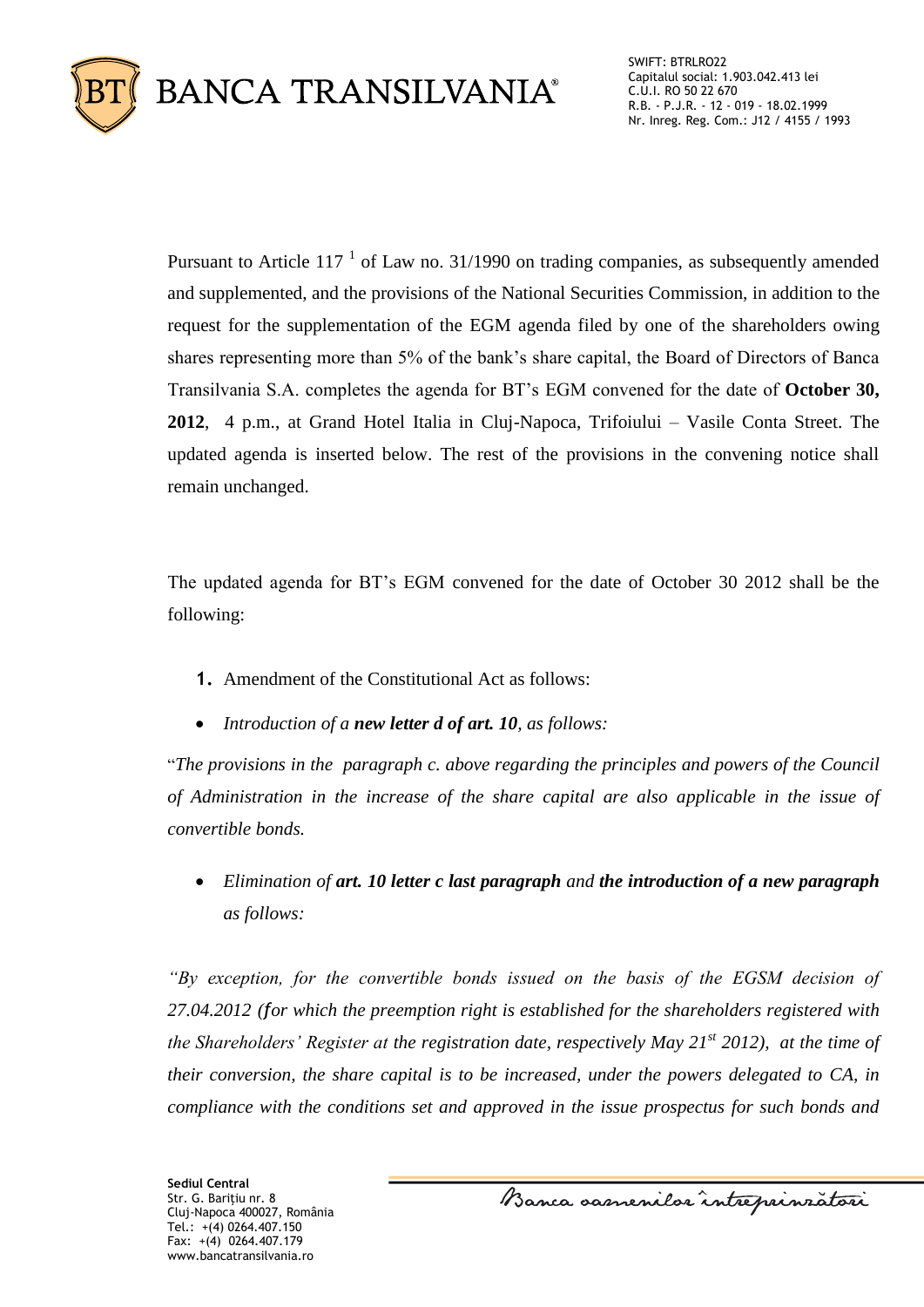*under the Law no.31/1991 as modified and republished as well as under any applicable legislation from time to time in force. "*

 *Modification of art. 13 letter a (b) in the Constitutional Act as regards the members of the Council of Administration, as follows:*

*"b. the members of the Council of Administration shall not be executives or employees of the Bank"*

 *Modification of art. 13 letter e (h) in the Constitutional Act as regards the powers of the members of the Council of Administration, as follows:*

*"h. To appoint from among its members and to revoke, any time and on a motivated basis, the Bank leaders (general manager and deputy general managers) and the executive managers, who are members of the Executive Management Committee and to establish their remuneration as well as to appoint and to revoke, any time on a motivated basis, the managers of in the Head Office, branches, representative offices and agencies and to determine their powers and duties and their remuneration";*

 *Modification of introduction to art. 14 (14.1), regarding the Leaders'Committee as follows:*

# *"14.1. Leaders'Committee*

*The Council of Administration appoints the bank leaders (directors) (general manager and deputy general managers) from among the executive directors.* 

*The general manager and the deputy general managers will form the Leaders' Committee."*

 *Modification of art. 14 (14.2) letters a) and c), regarding the Executive Management Committee . The new article will be the following:*

*"a. The Council of Administration appoints the bank leaders (general manager and deputy general managers) from among the executive directors.* 

*The Council of Administration appoints a number of maximum 11 (eleven) executive* 

Banca samenilor intreprinzatori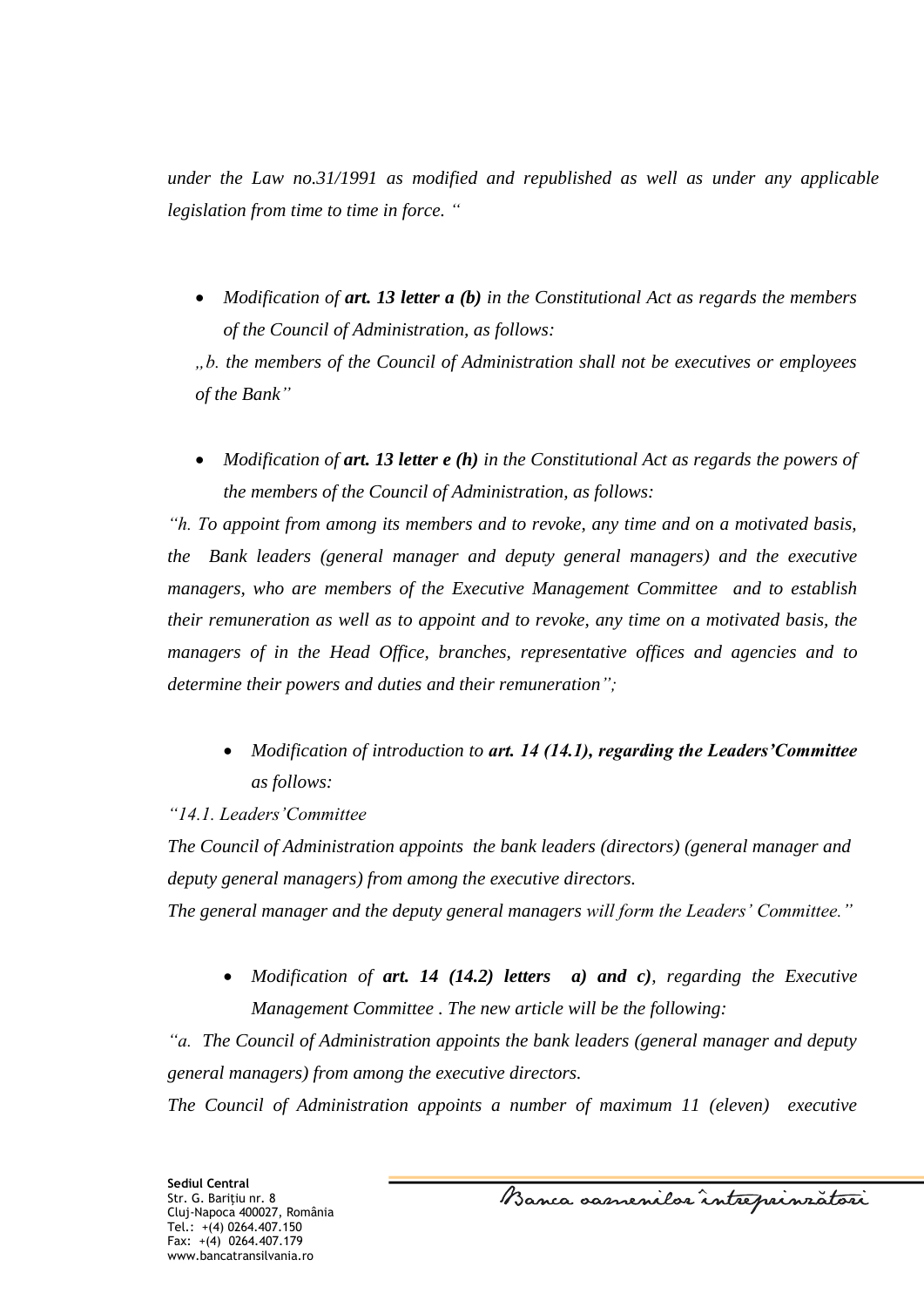*directors.*

*The bank leaders and the executive directors will form the Executive Management Committee of the Bank presided by the general manager"*

*c. The Executive Management Committee meets and takes decisions with the absolute majority of its members and in the presence of at least one leader. Voting in the Committee can not be delegated"*

 *Modification of art. 15 letter c) regarding "Bank Management", as follows: "c. The bank can be committed in any patrimonial transactions and its current activity solely based on two signatures in accordance with the provisions in the "Regime of signatures and competences" approved by the Council of Administration. "*

**2.** Approval to delegate to the Council of Administration the decision to increase the share capital of the Bank up to the equivalent in RON of EUR 30 million euros, by conversion into shares of the convertible bonds issued by the Bank under the GSM decision no.2 of 27.04.2012, at the conversion date and subject to the proposals of the Council of Administration regarding the terms and the conditions of the issue, made available to shareholders for the GSM of 27.04.2012 on the BT website [http://www.bancatransilvania.ro/bt/conditii\\_generale\\_emisiune\\_obligatiuni.html](http://www.bancatransilvania.ro/bt/conditii_generale_emisiune_obligatiuni.html) and on the basis of which the GSM decision no.2 of 27.04.2012 was adopted and the terms in the issue prospectus, without possibility of exercising any preference right by the shareholders registered in the Shareholding Register of the Bank at the conversion date as provided in the issue prospectus (in compliance with the provisions in the Measures no. 8/2005 of the National Securities Commission)

**3.** Approval to mandate the Council of Administration to sign and to perfect any documents relating to the issuance of convertible bonds, including the issue prospectus, any other contracts that may be entered into in relation to this issue and in order to carry out the EGSM decisions.

**Sediul Central** Str. G. Bariţiu nr. 8 Cluj-Napoca 400027, România Tel.: +(4) 0264.407.150 Fax: +(4) 0264.407.179 www.bancatransilvania.ro

Banca samenilor intreprinzatori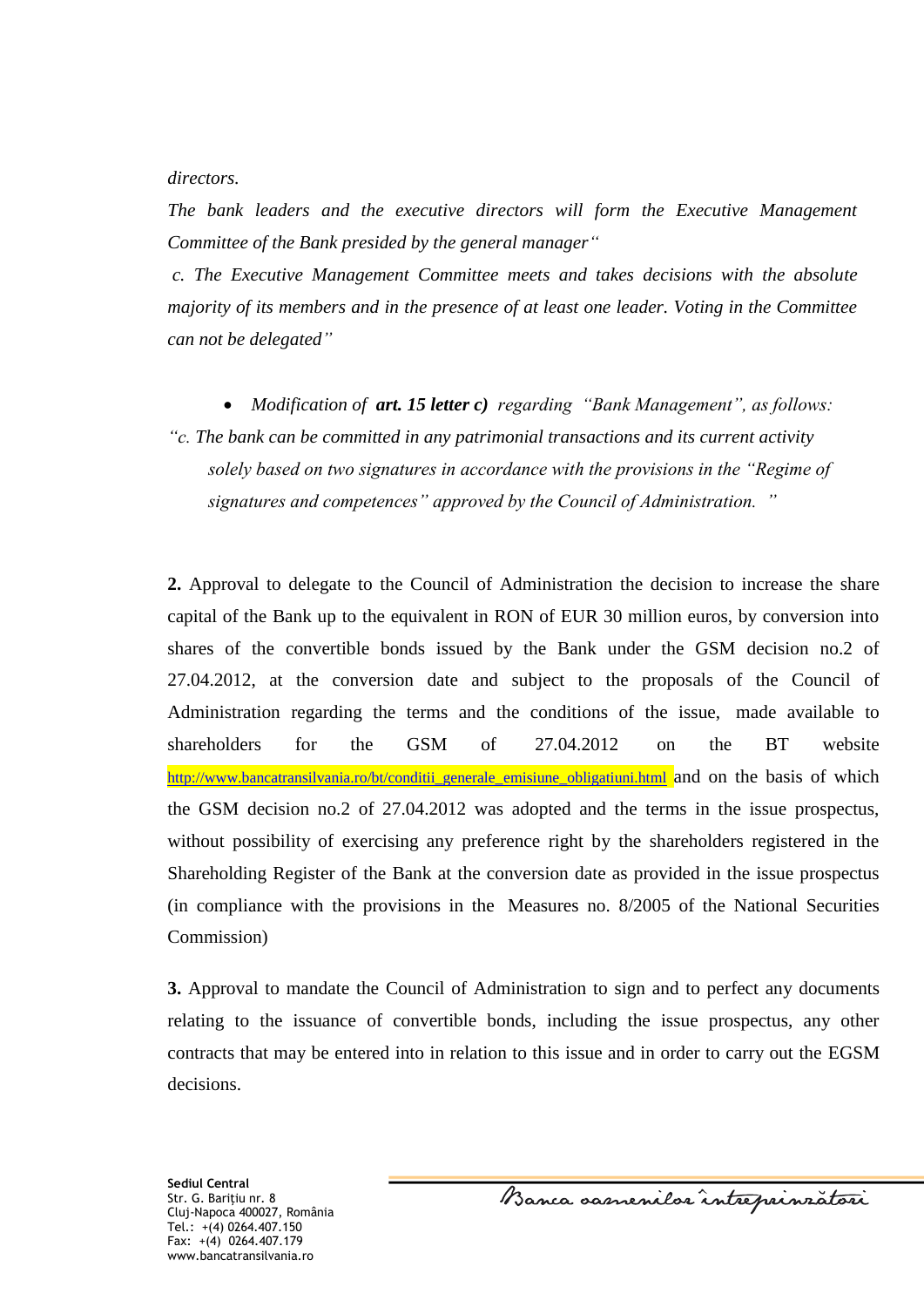**4**. Approval of the date of **November 20, 2012** to be the registration date (defined as the date to identify the shareholders who are to benefit from dividends and other rights under the EGSM decisions)*.*

If, at the first convening, the legal and statutory quorum is not met, the extraordinary general meeting will take place on **October 31, 2012,** 16,00 hours at the address mentioned for the first convening, with the same agenda and reference date.

### EGSM Documents:

The convening notice, the documents to be debated as well as the EGSM resolution drafts are available at the bank's head office in Cluj-Napoca, 8, G. Baritiu St., starting with **September 28, 2012** or on the web page: [www.bancatransilvania.ro](http://www.bancatransilvania.ro/) .

The share capital is composed of 1.903.042.413 shares, shares, each share conferring the right to express a vote in EGSM.

# Shareholders' proposal regarding EGSM:

One or more shareholders having at least 5% of the share capital, individually or jointly, are entitled:

- to introduce new topics on the agenda (provided that each topic is accompanied by a justification or a draft decision proposed to be approved by the general meeting; such proposal has to be sent to the bank until the **15th of October 2012, hours 17,00**
- to present draft resolutions for the topics on the agenda or proposed to be included on the agenda of the extraordinary general meeting (such proposals will be made in writing and sent to the bank until **15 October 2012, hours 17,00**).

In this case, the modified agenda will be republished until the **19th of October, 2012**, according to the law.

The shareholders' proposals and the documents attesting the fulfillment of conditions to exercise the rights mentioned above will be sent as follows:

Banca samenilor intreprinzatori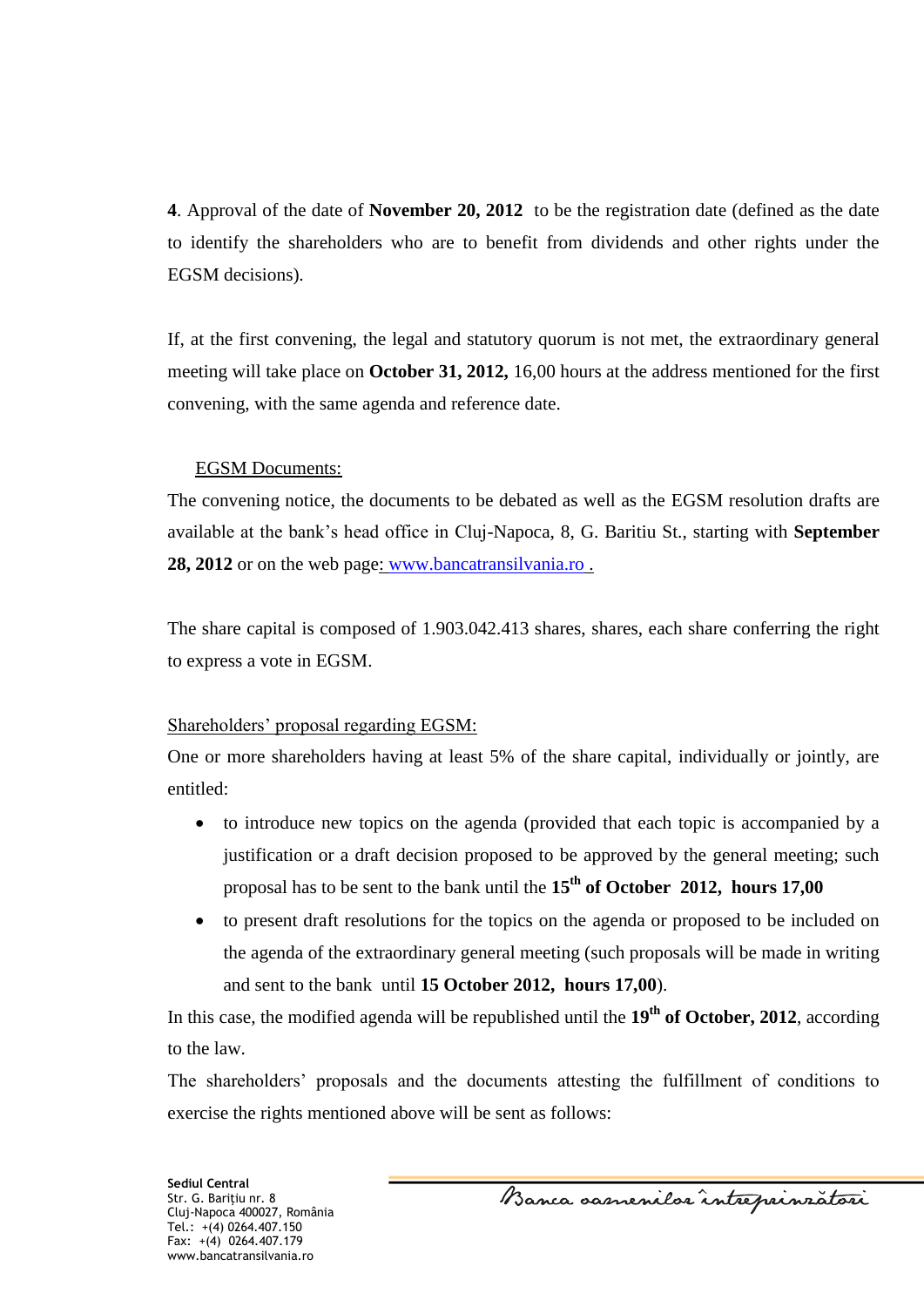- by handwritten document in original, by post or courier service to Banca Transilvania S.A., 8 G. Baritiu St., Cluj-Napoca, Cluj county;
- by means of document signed with extended electronic signature according to the Law no. 455/2001 regarding electronic signatures – to the e-mail address: [flavia.vandor@btrl.ro.](mailto:flavia.vandor@btrl.ro)

## Questions regarding the EGSM:

The shareholders can submit to the bank's business place questions in writing regarding the topics on the agenda together with acts enabling the identification of the shareholder until the day immediately before the EGSM. The bank can reply including by posting the answers on the bank's website [\(www.bancatransilvania.ro\)](http://www.bancatransilvania.ro/).

The questions of the shareholders can be sent in writing either by post or courier service to the bank's business place or by electronic means (to the address: [flavia.vandor@btrl.ro\)](mailto:flavia.vandor@btrl.ro).

### Participation in EGSM:

The reference date is the **19th of October 2012**. Only shareholders registered by that date in the Shareholding Register held by the Central Depository will be able to participate and vote in the general meetings.

Shareholders may participate in the extraordinary general meeting directly or may be represented by other persons according to the law or can vote by correspondence.

- 1) The documents necessary for individual shareholders to attend the EGSM are:
- an identification document, if the shareholder attends the meeting in person;
- a special power of attorney and the identification document of the representative, if the shareholder is represented by another person;
- 2) The documents necessary for company shareholders to attend the EGSM are:
- legal representative based on an official document proving this status (certificate issued by the Trade Registry within the validity term or another type of proof issued by a competent authority);

Banca samenilor intreprinzatori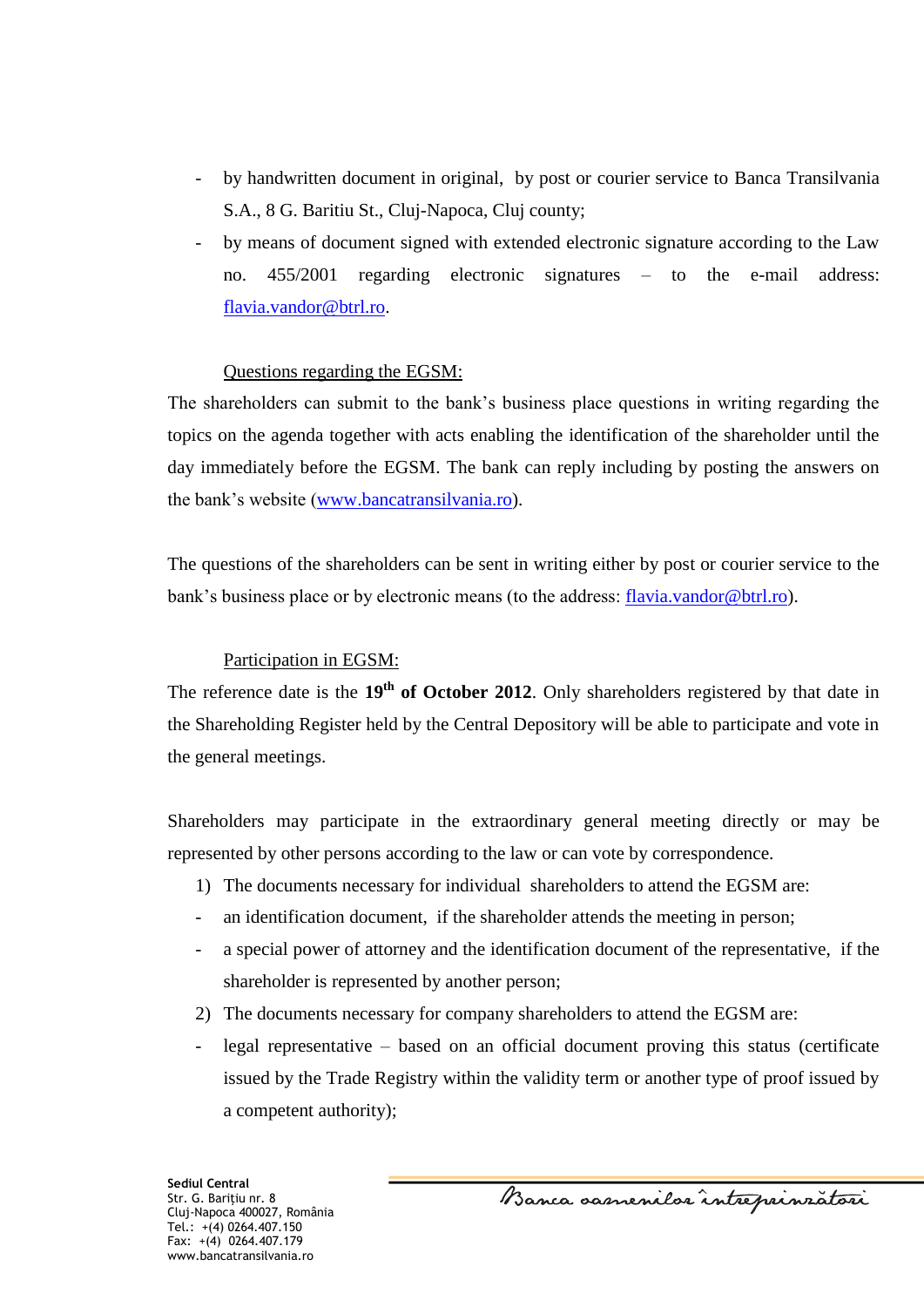- the person delegated with representation competence – beside the afore mentioned document, which proves the legal representative status of the person signing the power of attorney, must also present the special power of attorney signed by the legal representative of the respective legal entity.

Starting with **September 28, 2012**, the special power of attorney forms for the Extraordinary General Meeting respectively those for exercising the right to vote by correspondence will be available at Banca Transilvania headquarters and the bank's branches/agencies throughout the country or can be downloaded from the bank's website [\(www.bancatransilvania.ro\)](http://www.bancatransilvania.ro/)**.** 

After filling in and signing the power of attorney forms (in 3 copies), under the sanction of losing the voting right, a copy is to be filed with / sent to the bank's Head Office or branches by **October 25, 2012**, another copy will be given to the authorized person and the third will remain with the shareholder. The powers of attorney may also be sent by e-mail till the date above, by means of document signed with extended electronic signature according to the Law no. 455/2001 regarding electronic signatures to the e-mail address [flavia.vandor@btrl.ro.](mailto:flavia.vandor@btrl.ro)

The power of attorney will be accompanied by a copy of the identification document of the individual shareholder /legal representative of the company shareholder and for legal entities by an official document certifying the quality of legal representative mandated to sign the power of attorney. The special power of attorney should include the information provided in the special power of attorney form provided by BT specifying the vote for each item on the agenda.

The shareholders registered by the reference date may vote by correspondence, before the Extraordinary General Shareholders Meeting, using the voting form made available on the bank's web site or at Banca Transilvania Headquarters – 8 G. Baritiu Street, Cluj- Napoca, **starting with September 28.** The correspondence voting form legalized by a public notary and a copy of the identification document (for individual shareholders) or shareholders' registration certificate (for company shareholders) will be transmitted in original to the bank's business place by **the 25th of October 2012**, at the latest. The correspondence voting form may also be sent by e-mail till the date above, by means of document signed with extended electronic

**Sediul Central** Str. G. Bariţiu nr. 8 Cluj-Napoca 400027, România Tel.: +(4) 0264.407.150 Fax: +(4) 0264.407.179 www.bancatransilvania.ro

Banca samenilor intreprinzatori